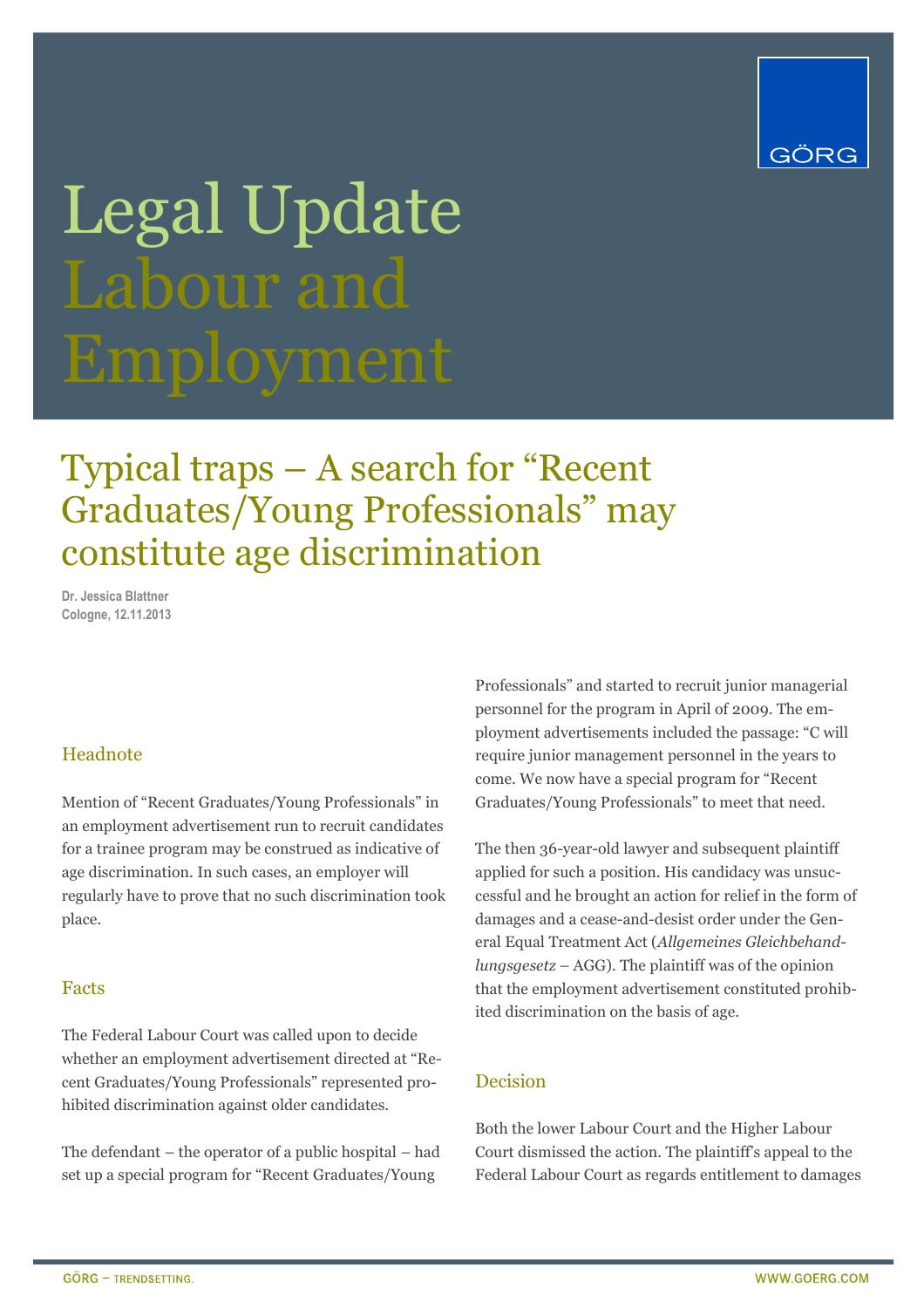### Legal Update

was successful. Finding that evidence of improper discrimination on the basis of the plaintiff's age did exist in the present case, the superior court remanded the case to the Higher Labour Court for reconsideration.

The text of the job advertisement was what provided the grounds for assuming the existence of age discrimination since the qualifications contained therein included the terms "college graduates" and "young professionals". According to the court, the choice of vocabulary showed that the defendant was using age as a specific criterion for qualification and was seeking "young" applicants of about 30 years of age, which meant that the search was in violation of § 7 of the General Equal Treatment Act according to § 11 of the Act.

Since – in the opinion of the Federal Labour Court – concrete evidence of a discriminatory hiring practice did exist, the employer was responsible, as required by § 22 of the General Equal Treatment Act, for showing that the plaintiff was not a victim of illegal discrimination. According to § 10 of the General Equal Treatment Act, distinctions may be made on the basis of age, for example, to achieve a balanced age structure. Nonetheless, the Federal Labour Court was of the opinion that the argument advanced by the employer in the case at hand was without merit. The same applied as regards the argument to the effect that college graduates were recruited because they could be more easily "moulded". The defendant had, however, also submitted that it had selected the best candidates as required by Article 33(2) of the Basic Law. Since the plaintiff's academic performance was not as good as those of the other candidates interviewed, there was reason to think that considerations other than age had indeed led to the less favourable outcome. Since the candidate contested the employer's selection practice, the matter was remanded to the Higher Labour Court for further action and reconsideration.

#### **Comments**

The Federal Labour Court's decision addresses the issue of non-discriminatory recruitment of new employees, which is an important concern for many companies, and underscores once again the fact that the formulation of employment advertisements calls for extreme care in order to avoid exposure to claims under the General Equal Treatment Act. It is particularly important to avoid any reference to age, including in the form of Anglicisms ("young professionals"). The Federal Labour Court evidently does not proceed from the understanding of English terms commonly found in Englishspeaking countries, where the allusion is not to age, but rather to professional experience. In fact, the Federal Labour Court relies exclusively on the literal construction.

The judgment also clearly shows that the Federal Labour Court's view of what constitutes permissible discretion as regards the use of age as a hiring criterion (§ 10 of the General Equal Treatment Act) is restrictive and imposes high standards for compliance. Employers must demonstrate that their interests are founded on concrete and plausible considerations. An employer's interest in being able to "mould" its managerial personnel does not, in any case, suffice to justify a discriminatory practice.

The Federal Labour Court's reasoning as regards the possibility of abuse on the part of the plaintiff also merits critical attention. An application for employment that is not meant seriously, but is only feigned for the purposes of claiming damages under the General Equal Treatment Act, constitutes an abusive practice. Despite the fact that the plaintiff applied for a position with the administration of a hospital and mentioned in his appli-